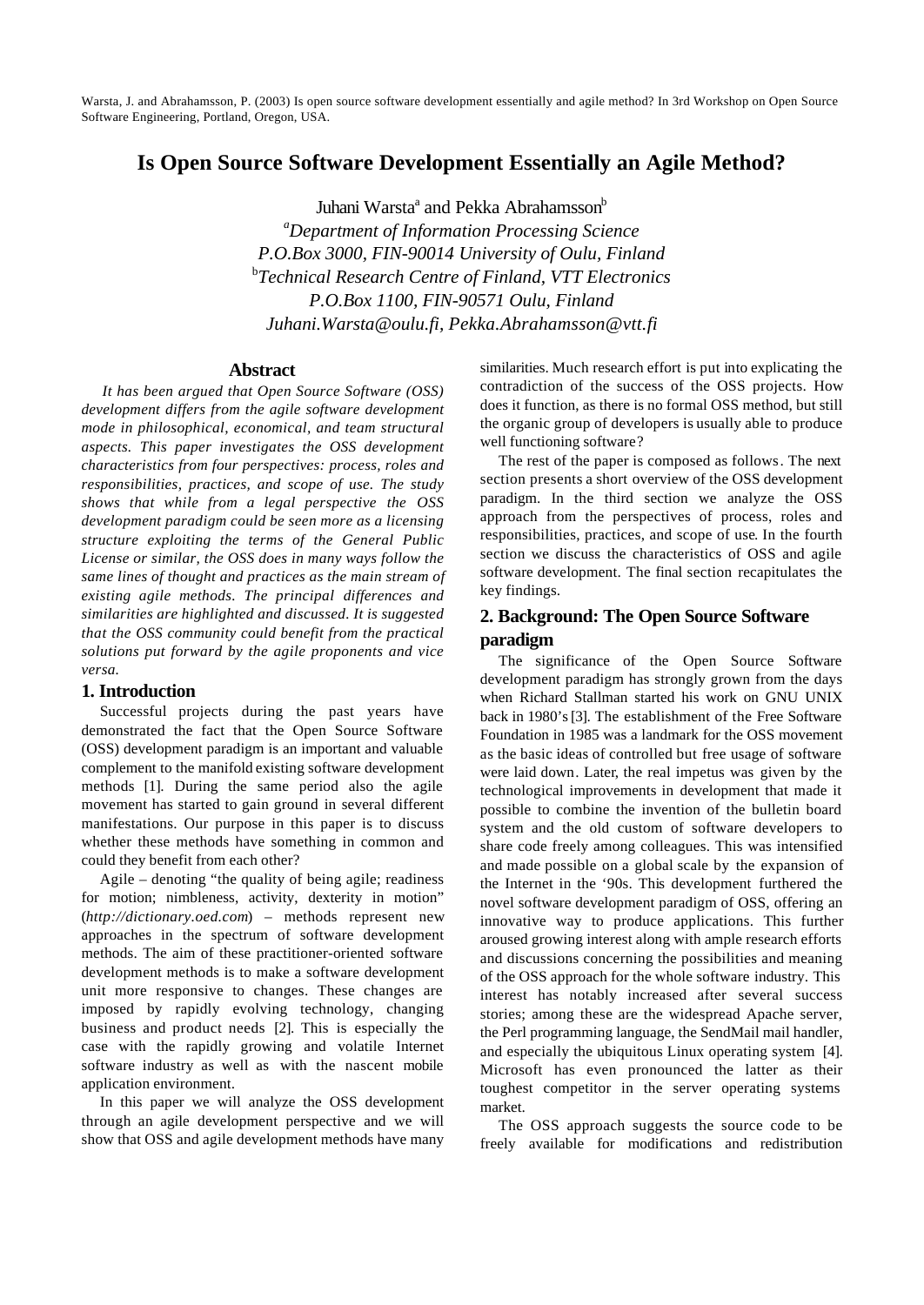without any charges. The OSS paradigm can also be discussed from a philosophical perspective [5, 6]. Feller and Fitzgerald [7] present the following motivations and drivers for OSS development:

- 1. Technological; the need for robust code, faster development cycles, higher standards of quality, reliability and stability, and more open standards and platforms
- 2. Economical; the corporate need for shared cost and shared risk
- 3. Socio-political; scratching a developer's "personal itch", peer reputation, desire for "meaningful" work, and community oriented idealism.

Depending on the point of view - do you stand for the business community or are you an OSS devotee - these motivations can be insignificant.

Most known OSS development projects are focused on development tools or other platforms that are used by professionals who have often participated in the development effort themselves, thus having the role of the customer and that of the developer at the same time. OSS is not a compilation of well defined and published software development practices constituting an eloquent, written method. Instead, it is better described in terms of different licenses for software distribution and as a collaborative way of widely dispersed individuals to produce software with small and frequent increments. The Open Source Initiative [8] keeps track of and grants licenses for software that complies with the OSS definitions.

#### **3. Some perspectives of the OSS paradigm**

The purpose of this section is to analyze the OSS paradigm from several perspectives: process, roles and responsibilities, practices, adoption and experiences, and scope of use. A definition of the perspectives chosen can be found in [9]. While the focus is on the OSS, some clear differences or similarities with regard to agile methods are also disclosed.

#### **Process**

Cockburn [10] notes that OSS development differs from the agile development mode in philosophical, economical, and team structural aspects. However, OSS does in many ways follow the same lines of thought and practices as many agile methods. For example, the OSS development process starts with early and frequent releases, and it lacks many of the traditional mechanisms used for coordinating software development with explicit plans, system level designs, schedules and defined processes. Typically, the OSS project consists of the following visible phases [11]: problem discovery, finding volunteers, solution identification, code development and testing, code change review, code commit and documentation, and release management.

Even though it is possible to depict the idea of OSS development with the above iteration stages, still the focal interest lies in how this process is managed. Mockus et al. [12] suggest that the following factors depict the challenges in the OSS development process that must be tackled in a proper manner:

- 1. The systems are built by potentially large numbers of volunteers.
- 2. Work is not assigned; people themselves choose the task they are interested in.
- 3. No explicit system level design exists.
- 4. There is no project plan, schedule or list of deliverables.
- 5. The system is augmented in small increments.
- 6. Programs are tested frequently.

Others disagree and propose that the OSS development process is organized as a massive parallel development and debugging effort [e.g., 7]. However, the method for organizing this is not described.

#### **Roles and responsibilities**

As shown above, for some, the OSS development process seems to be quite free and wild. However, we maintain that this is deceptive, as the development process has some a defined structure, or else it would never have been able to achieve such remarkable results as it has in the past years. Also, mature and established companies have started to show interest in OSS. Among these are notably IBM, Apple, Oracle, Corel, Netscape, Intel and Ericsson [7]. Especially in larger OSS projects, the companies have taken the role of the coordinator and that of the mediator, thus acting as the project manager.

While no face-to-face meetings are typically used in the OSS context, the importance of the Internet as the means to communicate is a fundamental tool. The OSS development process needs a functional version management software that tracks changes in and allows the submission and prompt testing of new source code. The role of these tools should not be underestimated, as the developed software must be orchestrated and run continuously, and the developers themselves have varying skill levels and backgrounds. A typical OSS development effort structure, according to Gallivan, [13] is composed of several levels of volunteers:

- 1. Project leaders who have the overall responsibility for the project and who usually have written the initial code
- 2. Volunteer developers who create and submit code for the project. These can be further specified as:
	- $\triangleright$  Senior members or core developers with broader overall authority
	- > Peripheral developers producing and submitting code changes
	- Occasional contributors
	- Maintainers and credited developers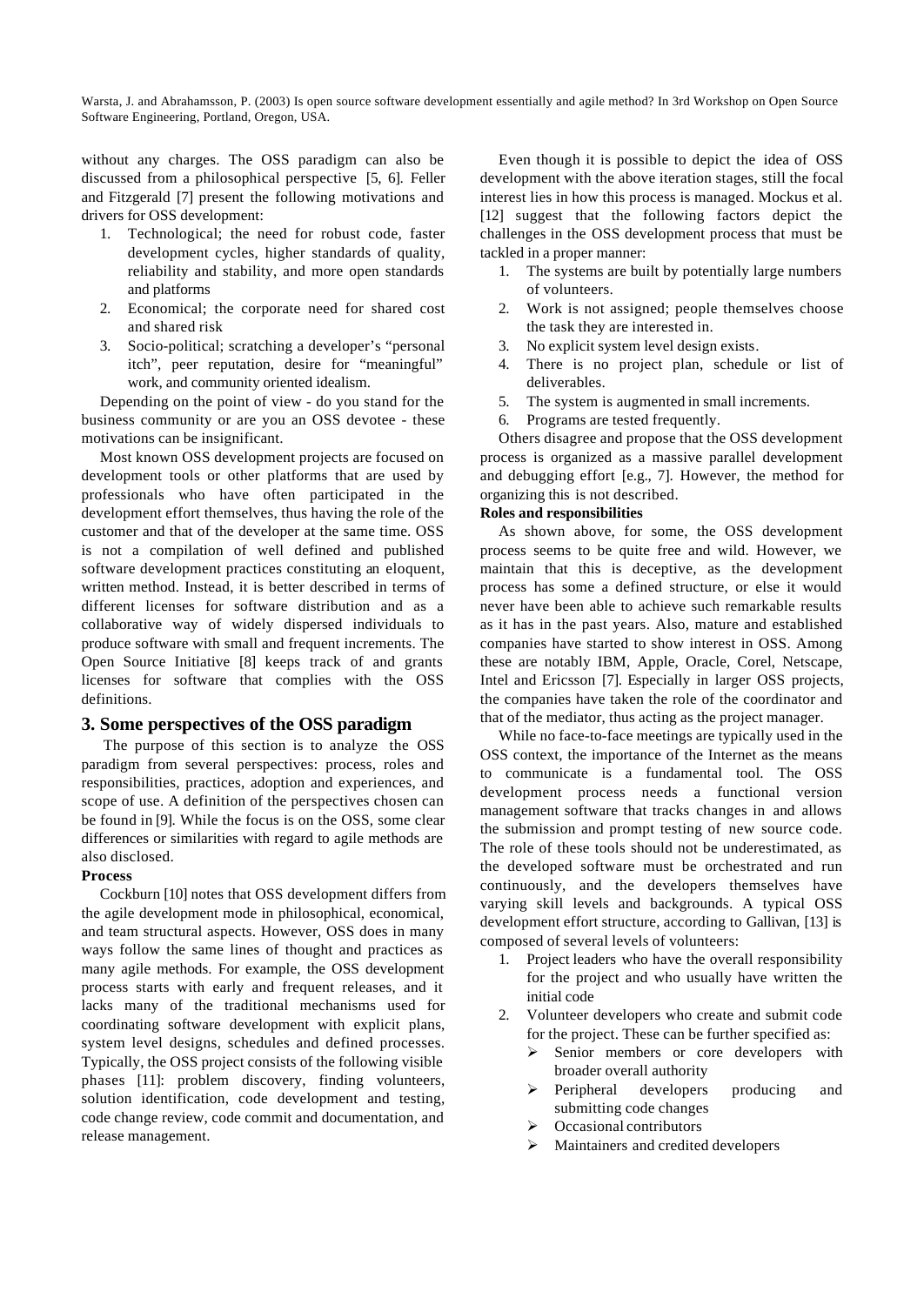- 3. Other individuals who in the course of using the software perform testing, identify bugs and deliver software problem reports
- 4. Posters participate frequently in newsgroups and discussions, but do no coding.

Sharma et al. [11] suggest that OSS development projects are usually divided by the main architects or designers into smaller and more easily manageable tasks, which are further handled by individuals or groups. Volunteer developers are divided into individuals or small groups. They freely select the tasks they wish to accomplish. Thus a rational modular division of the overall project is essential in enabling a successful outcome of the development process. Furthermore, these sub-tasks must be interesting so as to attract developers.

The agile methods advocate the same ideas of small and frequent releases as well as the coordinated development process. However, in a business environment the professionals typically do not have the same possibility of selecting their assignments.

#### **Practices**

To start or to acquire an ownership of an OSS project can be done in several ways: to found a new one, to have it handed over by the former owner, or to voluntarily take over an ongoing dying project [14]. Often the actual to-be users themselves define the product (i.e., the project) and do the coding. The process is continuous, as software development is evolving [seemingly] endlessly. Even though hundreds of volunteers may be participating in the OSS development projects, typically there is only a small group of developers performing the main part of the work [12, 15, 16].

Sharma et al. [11] describe some of the central organizational aspects in the OSS approach, e.g. the division of labor, co-ordination mechanism, distribution of decision-making, organizational boundaries, and informal structure of the project. Mockus et al. [12], on the other hand, exemplify the OSS development being a process where the systems are built by potentially large numbers of volunteers, work is not assigned as people undertake the work they choose to undertake, there is no explicit system-level design, or even detailed design and there is no project plan, schedule, or list of deliverables.

These above elements are possible pitfalls of OSS paradigm if not properly handled. For example, in order to work successfully, geographically dispersed individuals must have well functioning and open communication channels between each other, especially as the developers do not usually meet face-to-face. Having no system-level designs or project plans adds into the process even more uncertainties that must be mastered.

Lerner and Tirole [17] report in brief some experiences concerning the development paths of Linux, Perl, and Sendmail software, describing the development of these applications from an effort of a single programmer to a globally scattered team of tens of thousands of individuals. This means that the OSS development method is highly dependent on the Internet enabling global networked collaboration.

#### **Scope of use**

At present, the most widely published results mostly concentrate on development efforts concerning software development tools, server applications and Internet based products [17]. The OSS development paradigm itself does not bring forth any special application domains nor does it set any limits for the size of the software. However, the suggested development projects should comply with the elements that the OSS approach is founded on as described above. While new OSS development efforts are continuously producing raw material that can later be harnessed to commercial exploitation, it seems that the future trends also rely on taking an advantage of global developer collaboration [5]. From a legal perspective, the OSS development paradigm should be seen more as a licensing structure exploiting the terms of the General Public License or similar. Typical examples of OSS applications are, according to Feller [7], complex backoffice infrastructural support systems with a high number of users.

The OSS development process itself can be implemented using different software development methods. However, these methods should comply with the characteristics of the OSS paradigm in order to produce a successful project.

## **4. Comparison of OSS and agile development**

Table 1 shows the comparison of the agile, OSS and plan-driven (process-oriented) methods using Boehm's [18] analytical lenses. Examining the different "homeground areas" in Table 1 shows how the OSS paradigm places itself between the agile and plan-driven methods, though having more in common with the agile methods. It was found that the most notable differences are in the proximity and size of the development teams, the customers' representation during the development project, and with the primary objective of the development work. The analysis shows that the OSS approach is close to a typical agile method, with the distinction that the OSS operates in a geographically distributed mode – a feature that is missing from the existing agile methods. In OSS development, the customer is often also a co-developer [1], which is not the case in agile software development. This thus places a challenge to the use of OSS principles in developing commercial software.

An agile software development method has been defined with the following characteristics [9]:

ÿ *incremental* (small software releases, with rapid cycles),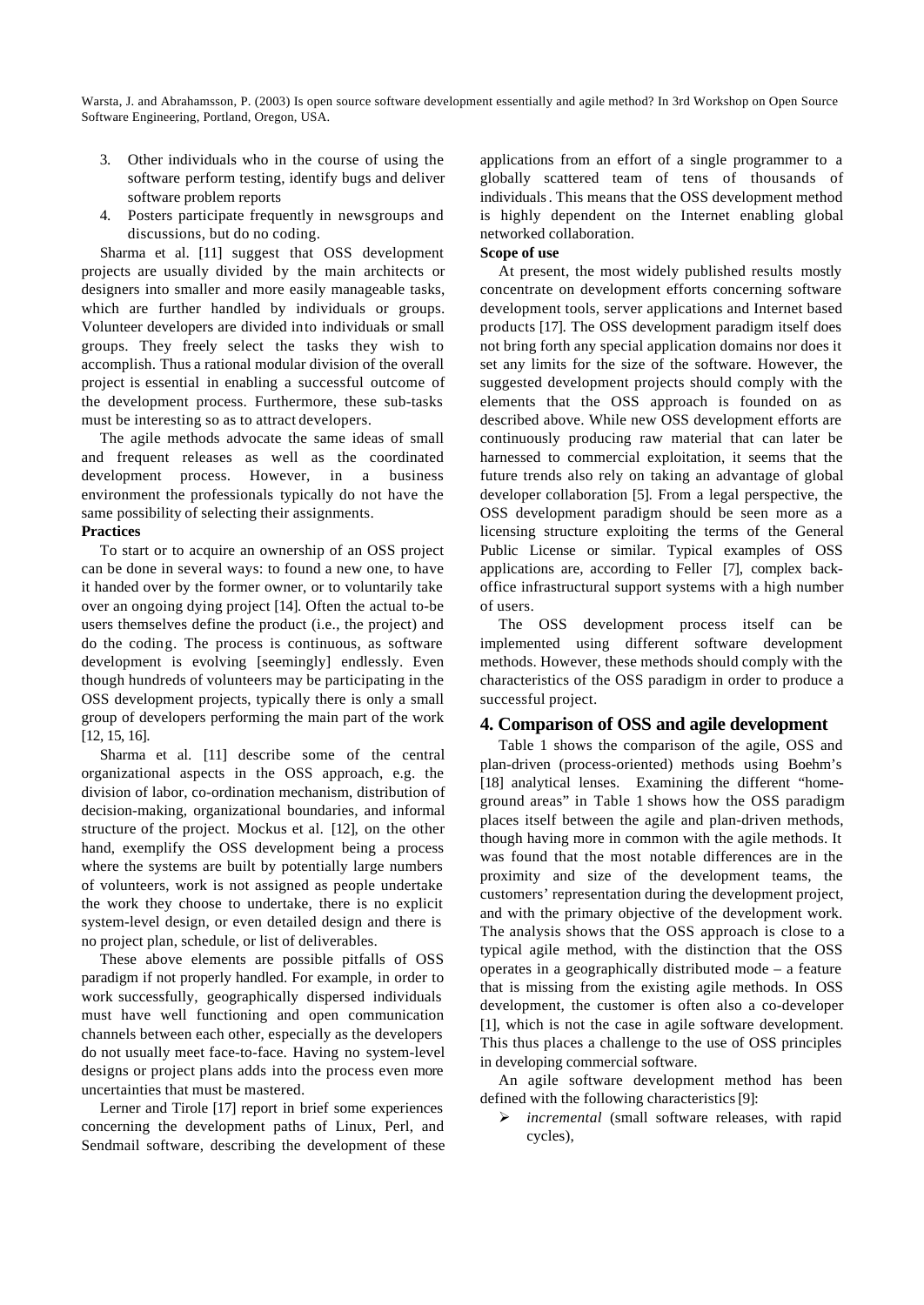- ÿ *cooperative* (customer and developers working constantly together with close communication),
- $\triangleright$  *straightforward* (the method itself is easy to learn and to modify, well documented), and
- ÿ *adaptive* (able to make last moment changes).

In the following, it is shown how the OSS software development paradigm complies with these characteristics. In the previous section the analysis already revealed some elements that reflect the agility of the OSS approach.

## **Incremental**

As stated earlier, the OSS development process starts with early and frequent releases. Furthermore, systems developed under the OSS paradigm are typically augmented with small increments and the programs are tested frequently [12]. Linus Torvalds has expressed that his philosophy during the development process of the Linux operating system has been to "release early, release

[3]. Koch [1] also describes the OSS as an extremely decentralized development method with low control of further development, exploiting fast release cycles. Hence, it appears that the OSS complies well with the definition of the agile method.

## **Cooperative**

The network effect is crucial for the success of OSS development. New prototypes are introduced into the OSS community network. After the announcement, the crucial question and moment is, does the introduced prototype gather enough interest. The project will start to attract more and more developers, if it is challenging enough. Bergquist and Ljungberg [14, 319] have studied the development of relationships in OSS communities. They conclude that "one could understand the [OSS] culture as a kind of amalgamation of collectivism and individualism: giving to the community is what makes the individual a hero in the eyes of others. Heroes are important influences but also powerful leaders."

In many cases the roles of customers and codevelopers intertwine, thus giving an interesting aspect to the development process itself. The OSS approach is pushing the cooperative nature to its limits as the network of developers can be both widespread and numerous. Traditional agile methods advocate geographically close networks with small developer teams.

### **Straightforward**

The OSS is not well documented. There does not exist any identical convention among the developers using the OSS paradigm. Instead, there are many ways to conduct an OSS project. The OSS developers use industry perceived best practices. Therefore, it is hard to argue how easy the method is to learn, as there are no guidebooks to follow. However, this feature also makes it easy to modify since there are no strict rules but only good practices. Only the OSS licensing mechanism can be considered well documented, tested, and functioning.

The programming effort includes loosely-centralized, cooperative and free of charge contributions from individual developers. The OSS development process does not include any predefined formal documentation norms or customs. The customs and taboos are learned and perceived by experience. The agile development process also emphasizes the parallel development and debugging effort in its software development process [7].

| Table 1. | Home ground for agile and plan-driven methods $[18]$ , augmented with open source software column. |  |  |
|----------|----------------------------------------------------------------------------------------------------|--|--|
|----------|----------------------------------------------------------------------------------------------------|--|--|

| Home-ground<br>area | Agile methods                                                                            | Open source software                                                                           | <b>Plan-driven methods</b>                                                            |
|---------------------|------------------------------------------------------------------------------------------|------------------------------------------------------------------------------------------------|---------------------------------------------------------------------------------------|
| Developers          | Agile, knowledgeable,<br>collocated, and collaborative                                   | Geographically distributed,<br>collaborative, knowledgeable and agile<br>teams                 | Plan-oriented; adequate skills;<br>access to external knowledge                       |
| Customers           | Dedicated, knowledgeable,<br>collocated, collaborative,<br>representative, and empowered | Dedicated, knowledgeable,<br>collaborative, and<br>empowered                                   | Access to knowledgeable,<br>collaborative, representative, and<br>empowered customers |
| Requirements        | Largely emergent;<br>rapid change                                                        | Largely emergent; rapid change,<br>commonly owned, continually evolving<br>- "never" finalized | Knowable early;<br>largely stable                                                     |
| Architecture        | Designed for current<br>requirements                                                     | Open, designed for current requirements                                                        | Designed for current and<br>foreseeable requirements                                  |
| Refactoring         | Inexpensive                                                                              | Inexpensive                                                                                    | Expensive                                                                             |
| <b>Size</b>         | Smaller teams and<br>products                                                            | Larger dispersed teams and<br>smaller products                                                 | Larger teams and<br>products                                                          |
| Primary objective   | Rapid value                                                                              | Challenging problem                                                                            | High assurance                                                                        |

Seen from this perspective the OSS paradigm does not comply when compared with most of the existing agile

methods. Some of the agile methods, however, are nothing but loosely coupled collections of best practices [9].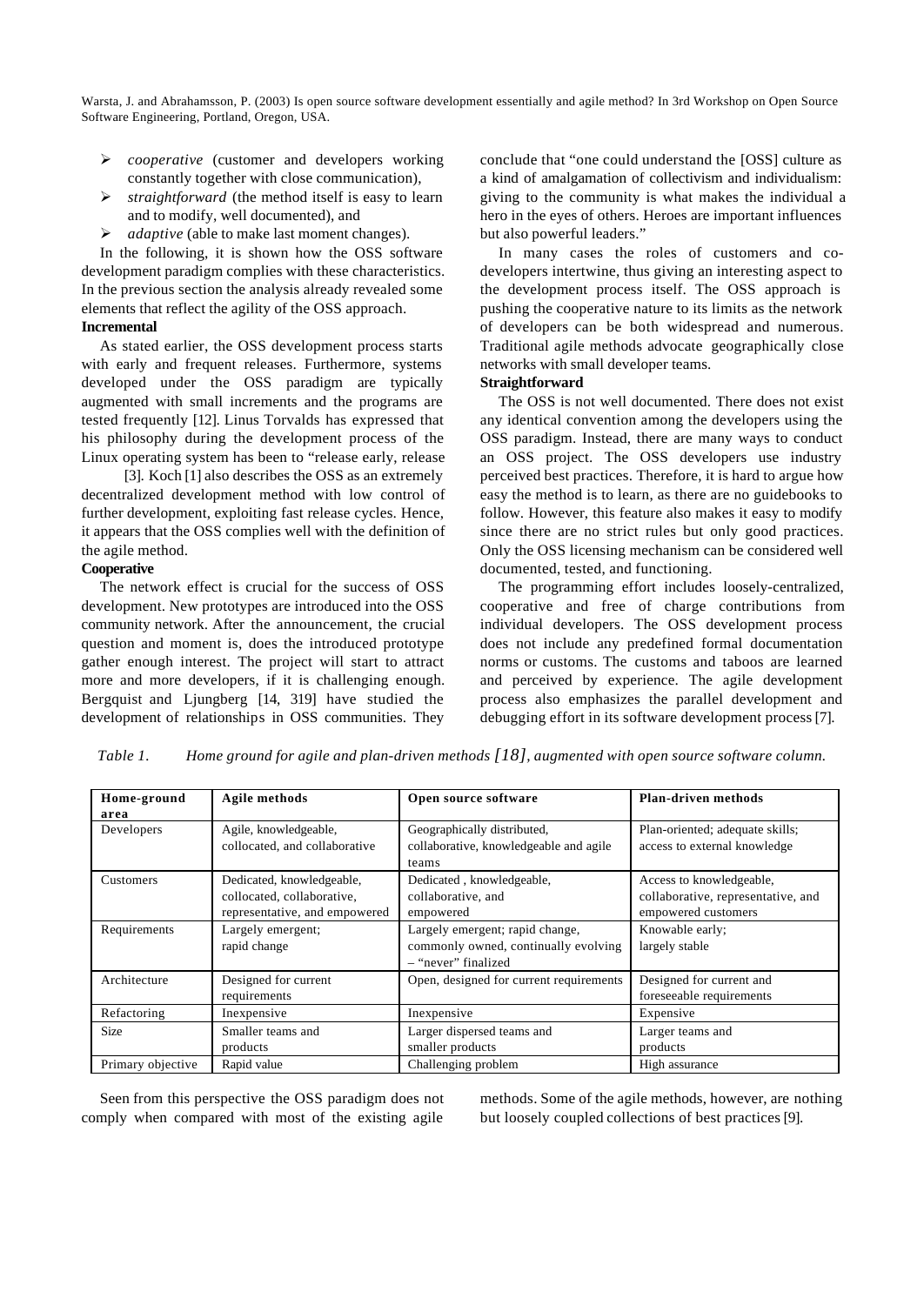#### **Adaptive**

Peculiar to an OSS project is that the requirements are constantly being elaborated, and that the product is never in a finalized state, until all development work has ceased on the product [1, 7]. Depending on management, however, this can be seen both as a problem and as a strength.

"Informalismus", a term introduced by Schacci [19], describes the adaptivity in the OSS approach. In specific, resources can be browsed, crosslinked, and updated on demand. One of the strengths of agile methods is just the ability to allow last moment changes in a controlled way. On the other hand, agile projects have clear starts and endings.

#### **Summing up**

From the above discussion it can be seen that in essence, the OSS paradigm complies with the agile methods. However, some focal differences remain that must be resolved before the OSS is viable also in the business community. The central question regarding Open Source Software is how to stabilize and manage the entire development process and how to commercialize the code to an application level that satisfies the business community. Based on the analysis presented above, it is suggested that the OSS community could benefit from the practical solutions put forward by the agile proponents and vice versa.

### **5. Conclusions**

Even though it has been argued that the OSS development differs from the agile development mode in philosophical, economical, and team structural aspects we have shown that the OSS development method is rather close to the definition of an agile software development method. Geographically and culturally dispersed organizations could benefit from analyzing the pros and cons of the different OSS paradigms, and adapt the most prominent solutions into use in their specific context of software development.

Open Source Software is still fairly new in a business environment and a number of interesting research questions remain to be analyzed and answered. Among these are e.g. the effective and clear functionality of the legal licensing network and incorporating the visible benefits of the OSS paradigm into the context of a normal software developing organization [20]. Analysis showed that the OSS approach can be seen as one variant of the multifaceted agile methods. Software companies are showing more and more interest in finding out the possibilities of harnessing the OSS method to support their daily work as the method itself embodies several interesting aspects that could benefit the software industry.

## **6. References**

- [1] S. Koch, "Open Source Software-Entwicklung: Analyse und Aufwandsschätzung an einem Beispiel," in *Wirtschaftsinformatik* . Wien: Universität Wien, 2002, pp. 187.
- [2] J. Highsmith, *Agile software development ecosystems*. Boston, MA.: Pearson Education, 2002.
- [3] A. Gawer and M. Cusumano, *Platform Leadership. How Intel, Microsoft, and Cisco Drive Industry Innovation*. Boston: Harvard Business School Press, 2002.
- [4] D. Voth, "Open Source in the US Government," *IEEE Software*, vol. January/February, pp. 73, 2003.
- [5] T. O'Reilly, "Lessons from Open-source Software Development," *CACM*, vol. 42, pp. 33 - 37, 1999.
- [6] R. Hightower and N. Lesiecki, *Java Tools for Extreme Programming*. New York: Wiley Computer Publishing, 2002.
- [7] J. Feller and B. Fitzgerald, "A Framework Analysis of the Open Source Software Development Paradigm," presented at 21st Annual International Conference on Information Systems, Brisbane, Australia, 2000.
- [8] www.opensource.org, 2003.
- [9] P. Abrahamsson, O. Salo, J. Ronkainen, and J. Warsta, "Agile software development methods. Review and analysis," VTT Technical Research Centre of Finland, Oulu VTT Publications 478, 2002.
- [10] A. Cockburn, *Agile Software Development*. Boston: Pearson Education, Inc., 2002.
- [11] S. Sharma, V. Sugumaran, and B. Rajagopalan, "A framework for creating hybrid-open source software communities," *Information Systems Journal*, vol. 12, pp. 7 - 25, 2002.
- [12] A. Mockus, R. Fielding, and J. Herbsleb, "A Case Study of Open Source Software Development: The Apache Server," presented at 22nd International Conference on Software Engineering, ICSE, Limerick, Ireland, 2000.
- [13] M. Gallivan, "Striking a balance between trust and control in a virtual organization: a content analysis of open source software case studies," *Information Systems Journal*, vol. 11, pp. 273 - 276, 2001.
- [14] M. Bergquist and J. Ljungberg, "The power of gifts: organizing social relationships in open source communities," *Information Systems Journal*, vol. 11, pp. 305 - 320, 2001.